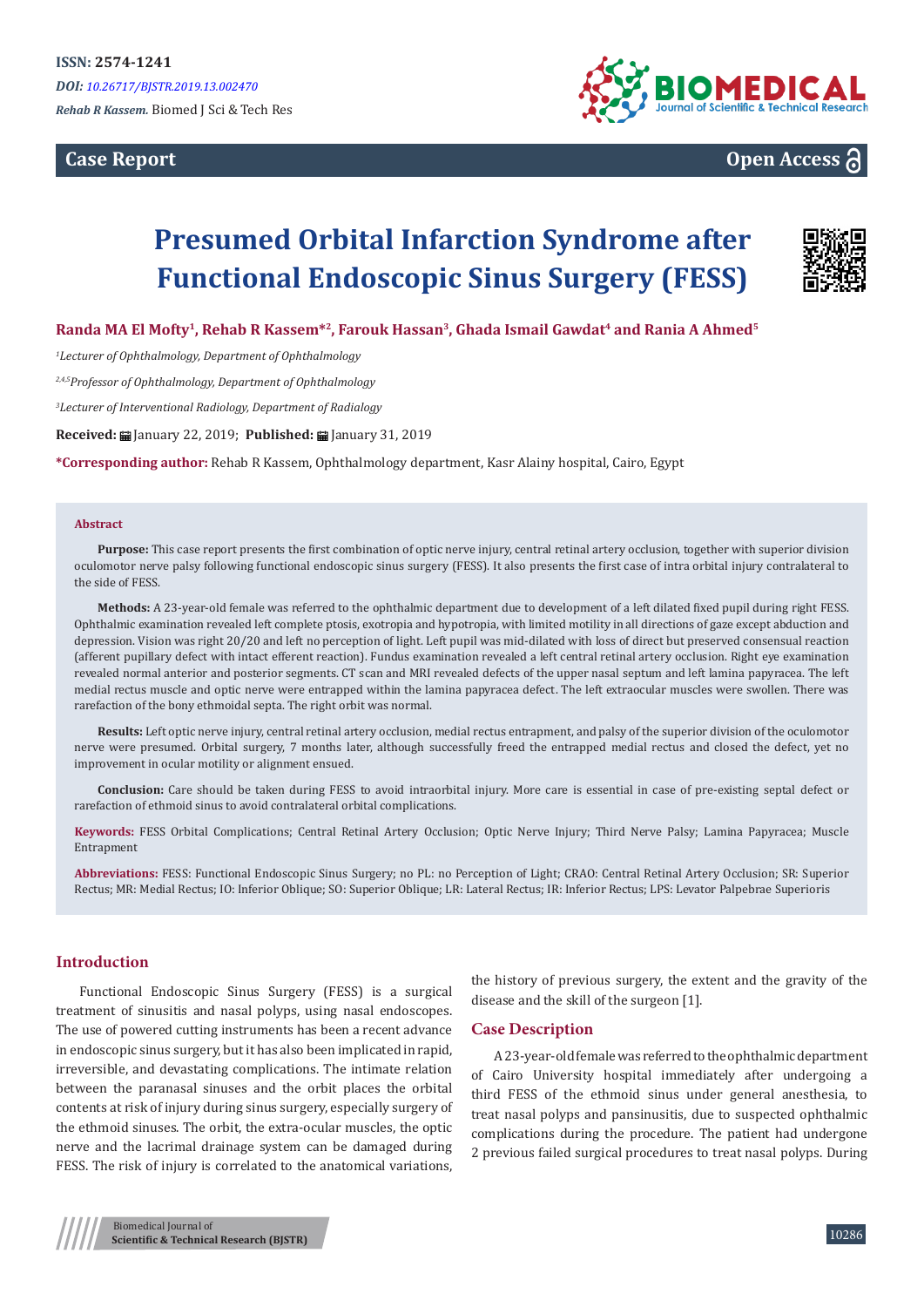the third right FESS, accidental injury to the left lamina papyracea occurred. The surgeon, then, noticed a left dilated fixed pupil. Ophthalmic examination revealed left complete ptosis. The left eye was exotropic and hypotropic with limited motility in all directions of gaze except abduction and depression. Corneal sensation was intact. Vision was no Perception of Light (no PL) in OS and 20/20 in OD with correction. Left pupil was mid-dilated with loss of direct but preserved consensual reaction (afferent pupillary defect with intact efferent reaction). Fundus showed a picture of left Central Retinal Artery Occlusion (CRAO) with pale elevated optic disc, pale retina and a cherry red spot. Right eye examination revealed normal anterior and posterior segments.

Systemic carbonic anhydrase inhibitor and Streptokinase were prescribed. The next day, the patient developed lid swelling, severe ecchymosis, subconjunctival hemorrhage, and mild proptosis in OS, together with mild ecchymosis in OD. On the third postoperative day, the patient developed corneal abrasions due to lower eyelid entropion. This was successfully treated with antibiotic eye ointment and eversion of lid when it rolled in. Closer examination of extraocular motility, one week later, revealed left limited elevation and adduction, suggestive of left Superior Rectus (SR) and Medial Rectus (MR) limited motility. There was left preserved extorsion on attempted elevation on adduction and intorsion on attempted depression on adduction, suggestive of intact left Inferior Oblique (IO) and Superior Oblique (SO), respectively, despite their failure to elevate or depress the eye being in an abducted position. There was left preserved abduction and depression, suggestive of normal left Lateral Rectus (LR) and Inferior Rectus (IR) muscles, respectively (Figure 1a &1b).



**Figure 1**: a) 3 days after Functional Endoscopic Sinus Surgery (FESS); b)8 weeks after FESS.

CT scan (Figure 2a) and MRI (Figure 2b) of the orbits, sinuses, and brain were performed. These showed, a large upper nasal septal defect and defective posterior 1/3 of left lamina papyracea. The left MR muscle and optic nerve were entrapped within the lamina papyracea defect with extra-orbital herniation of the intraorbital fat into the ethmoidal air cells. The sharp edge of the lamina papyracea defect was embedded within the optic nerve. The left MR and optic nerve were not seen continuous in any cut (injured versus masked by orbital fat). The origins of left SO and MR muscles were swollen (contusion). The muscle bellies of left extraocular muscles along the anterior 1/3 of the orbit were swollen. The right orbit was normal. The left maxillary sinus showed an antrostomy, with polypoidal thickening and retained secretions. The right maxillary antrum showed high density fluid that could be hemorrhagic. There was frontal and ethmoidal sinusitis, with rarefaction of the bony ethmoidal septa.



**Figure 2**: Pre-operative non-contrast CT scan of the paranasal sinuses and orbit, axial cuts, bone window, (a) showing opacified both maxillary antra (red arrows), and (b) showing opacified ethmoidal air cells on both sides (black arrows) and rarified, yet intact, bony septae.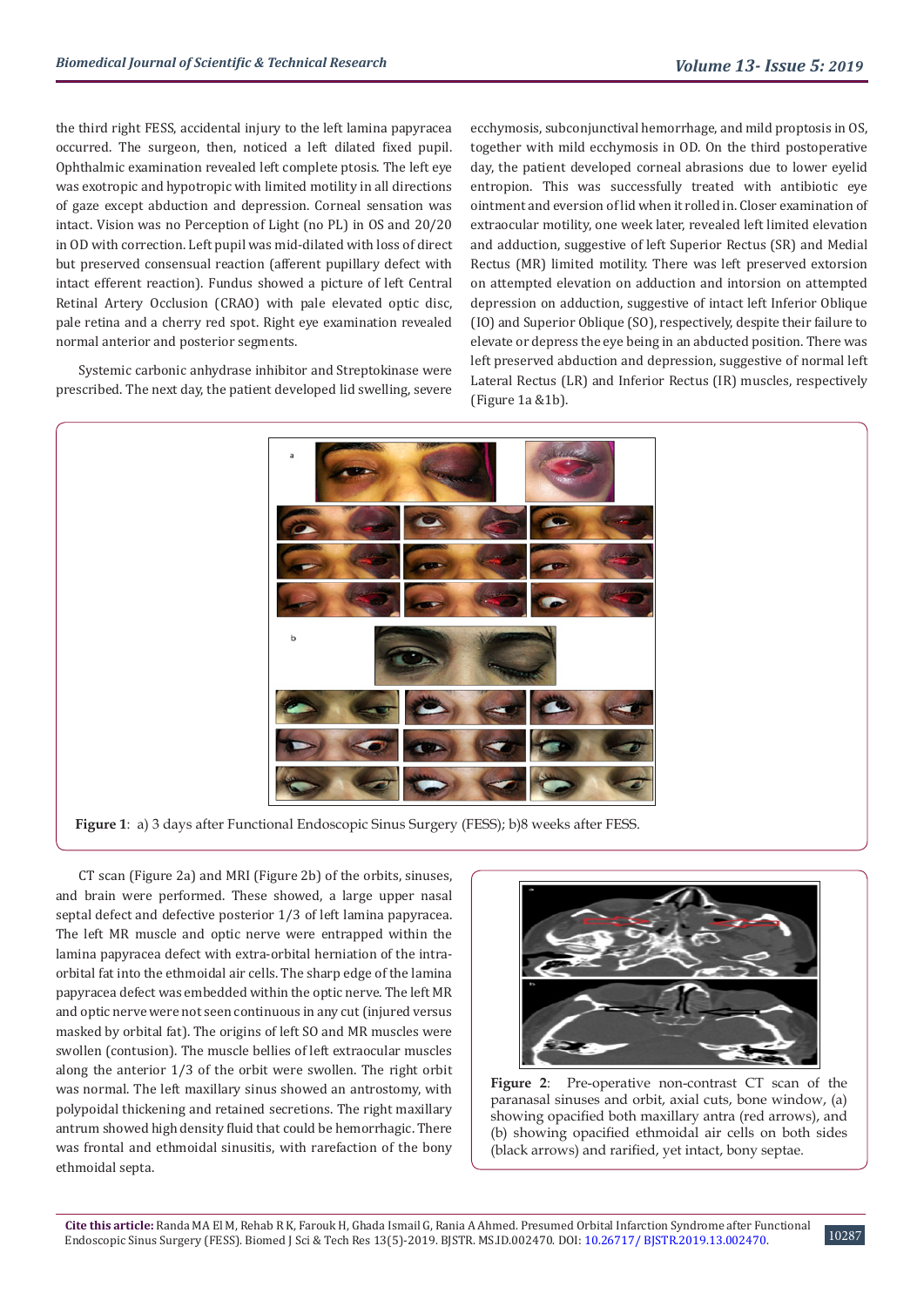After 8-weeks' follow-up, the clinical picture was essentially the same, but with resolution of ecchymosis (Figure 1b) and development of an epiretinal membrane (Figure 3). The diagnosis of left optic nerve injury, CRAO, MR entrapment and palsy of the superior division of the oculomotor nerve was presumed. Ischemia was assumed as the cause with resultant orbital infarction syndrome. Seven months after FESS, there was no improvement of ocular motility and alignment. Orbital surgery was performed. Forced duction test of MR and LR was positive. The medial orbital wall fracture was exposed through a transcarancular medial orbitotomy. The optic nerve and MR were found entrapped. The MR was freed. Medpore implant was used to close the medial orbital wall defect. Two weeks postoperatively, there was hardly any improvement in ocular motility or alignment and the picture remained essentially the same. Ten months after FESS, the patient underwent strabismus surgery. Forced duction test was positive, with extensive adhesions, but intact MR muscle. Surgery in the form of left LR recession 9 mm and left MR resection 6.5 mm was done. There was marked improvement of ocular alignment, motility and ptosis. Six weeks postoperatively, she had a residual left hypotropia 15 PD and XT 30 PD, with limited elevation and adduction, and partial ptosis (Figure 4).



**Figure 3**: Post-operative imaging (a, b, c) non-contrast CT scan of the paranasal sinuses and orbit, axial cuts, (d) Non-contrast MRI T1WIs of the paranasal sinuses and orbit, axial cuts, showing defect in the bony nasal septum (white arrow), destruction of the inter-ethmoidal septae on the left side, defect in the medial orbital wall, loss of the continuity of the medial rectus muscle, loss of the continuity of the left optic nerve and its entrapment medially at the defect of the medial orbital wall (orange arrows), with blurring of the retro-orbital fat in MRI image.



**Figure 4**: Fundus picture 8 weeks after FESS. Attenuated retinal arteries, subretinal pigmentation, and epiretinal membrane over the posterior pole.

#### **Discussion**

The exact details of what happened during FESS remained obscure. Possible scenarios are presumed. The marked widening of the minute nasal septal defect (detected in a CT scan performed prior to the third FESS, Figure 5 suggests gross injury of the nasal septum by the surgical instruments. The latter then crossed from the right to left side, through the septal defect, to injure the left lamina papyraea, where rarefaction of the ethmoid sinus facilitated entry into the left orbit. MR entrapment, followed by optic nerve entrapment, into the lamina papyracea defect ensued. Trauma to the optic nerve probably caused spasm of the Central Retinal Artery (CRA), with subsequent occlusion. Alternatively, the CRA was injured rather than mere spasm. Lastly, the instruments injured the superior division of oculomotor neve that crosses superiorly on the lateral aspect of the optic nerve to supply the SR and Levator Palpebrae Superioris (LPS) muscles. Alternatively, limited ocular motility was due to extraocular muscles contusion rather than oculomotor nerve injury. Limited motility might be also caused by injury of ophthalmic artery, with resultant ischemia of extraocular muscles.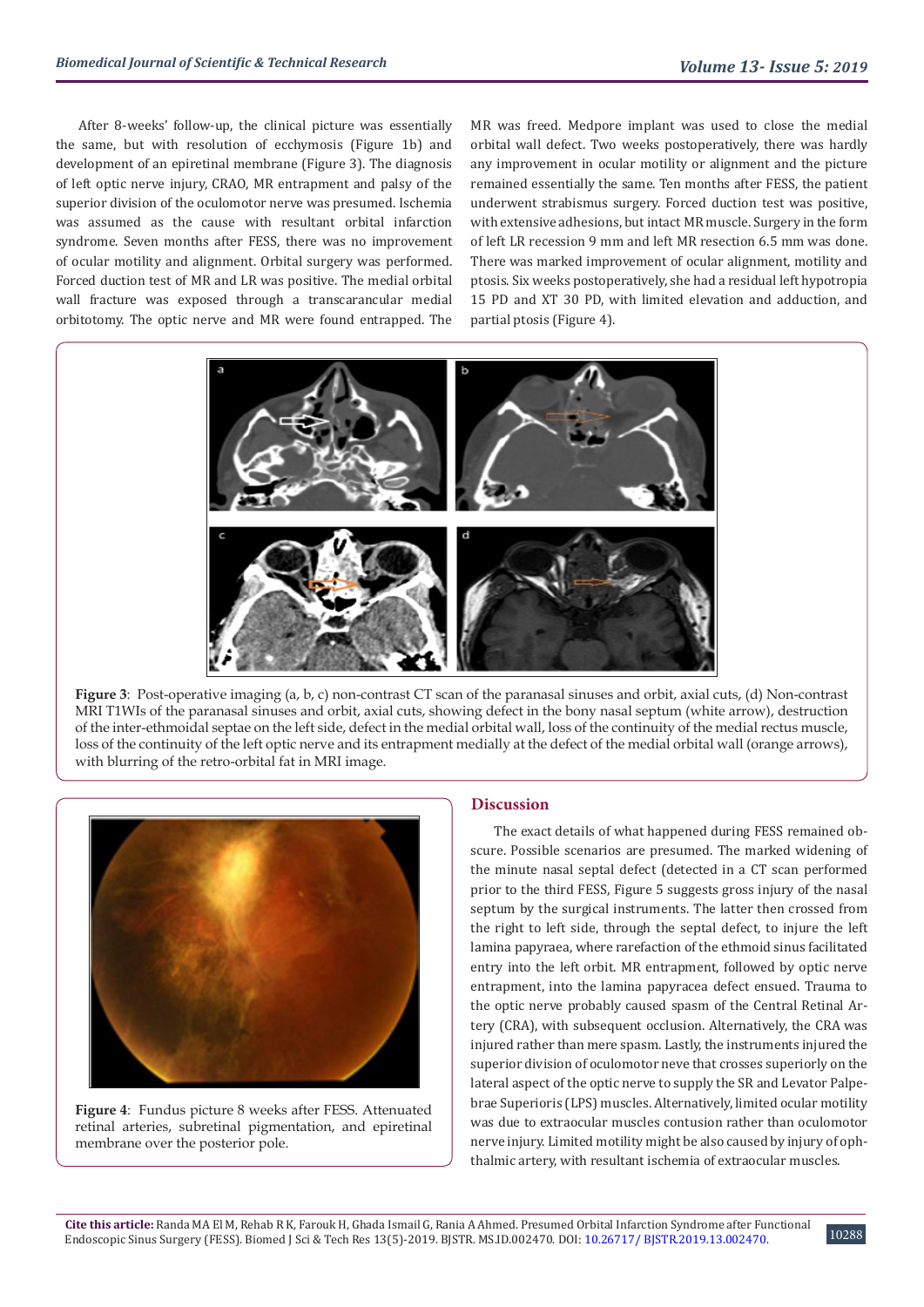

The inferior division of the oculomotor nerve was intact, evidenced by preserved IR function as well as preserved IO function (evidenced by extorsion on attempted elevation in adduction). The limited adduction could be attributed to entrapment of the MR rather than injury of the inferior division of oculomotor nerve. The trochlear nerve was also intact as the SO could intort the globe on attempted depression in adduction, yet the SO muscle might have been partially injured, as detected on MRI. The nasociliary nerve was intact since corneal sensation was preserved. Acute postoperative vision loss is a rare but devastating complication of FESS. Loss of vision might be caused by orbital hemorrhage with optic nerve compression, or direct optic nerve trauma, or ischemic optic neuropathy [2].Optic nerve injury is suspected if the pupil rapidly dilates during surgery or if, after surgery, there is severe visual loss and relative afferent pupillary defect.1 Other causes of vision loss after FESS include: injury to orbital structures, thromboembolic events, retinal migraine, and ophthalmic artery vasospasm. Rapid identification of the underlying etiology of vision loss is paramount because permanent vision loss often occurs in 60-90 minutes following vascular compromise and treatment differs according to the etiology [3].

Orbital hematoma is the most feared orbital complication following sinus surgery is. Orbital hematoma is recognized by rapidly increasing proptosis, subconjunctival hemorrhage, and perorbital ecchymosis. Severe orbital hemorrhage causes compressive optic neuropathy. This can be treated by orbital decompression and evacuation of the hematoma [4]. "Orbital Compartment Syndrome" was described with small or large orbital hematomas, causing rapid rise of intraorbital pressure, with resultant CRAO [5]. In our case, mild proptosis, subconjunctival hemorrhage and lid ecchymosis were noted on the second postoperative day. Orbital hemorrhage was probable. Ophthalmic artery vasospasm was repeatedly documented as a cause of acute visual loss after FESS. The anterior and posterior ethmoidal arteries provide a direct connection of the nasal cavity and orbit via their continuity with the ophthalmic

artery. There are several documented cases of ophthalmic artery vasospasm following FESS thought to be secondary injection of local anesthetic with epinephrine within the nasal cavity or direct injection of epinephrine into the ethmoidal artery [6]. In our case, general anesthesia was used, so epinephrine injection was unlikely. Byrd et al. reported a case of acute vision loss following FESS due to suspected ophthalmic artery vasospasm in absence of orbital hematoma or local injection [3]. Standard therapy for vasospasm includes prompt treatment with calcium channel blockers [7]. Byrd et al. successfully treated their case with sublingual nitroglycerin [3].The presumed cause of CRAO in our case is CRA vasospasm secondary to optic nerve trauma. Ipsilateral permanent visual loss ensued.

The optic nerve was incarcerated in the lamina papyracea defect and the sharp edge of the latter was embedded within the optic nerve in our case. Similarly, Rene et al. reported a case where on CT scanning, following endoscopic sinus surgery, the middle portion of the lamina papyracea was defective, the optic nerve was adherent to the defect and one or two small specks of bone density were seen in the vicinity of the optic nerve.8

The left MR was entrapped in the defect in the lamina papyracea in our study. A similar condition was reported by Rene and coauthors. Although in their case the tissues were freed and the orbital wall was repaired by a silicone sheet, exotropia persisted and necessitated a LR recession [8]. Similarly, exotropia persisted in our case despite setting the entrapped MR free. Oculomotor nerve palsy after FESS is extremely rare. Rao et al. reported a case of CRAO and oculomotor nerve palsy following nasal septoplasty in a patient presenting with epistaxis [9].

This differed from our case where FESS and not nasal septoplasty was performed. Later Kim et al. reported the first case of oculomotor nerve palsy (ptosis, limited adduction, supraduction, and infraduction) following FESS for nasal polyposis. The patient had normal anterior and posterior segments. CT scan revealed